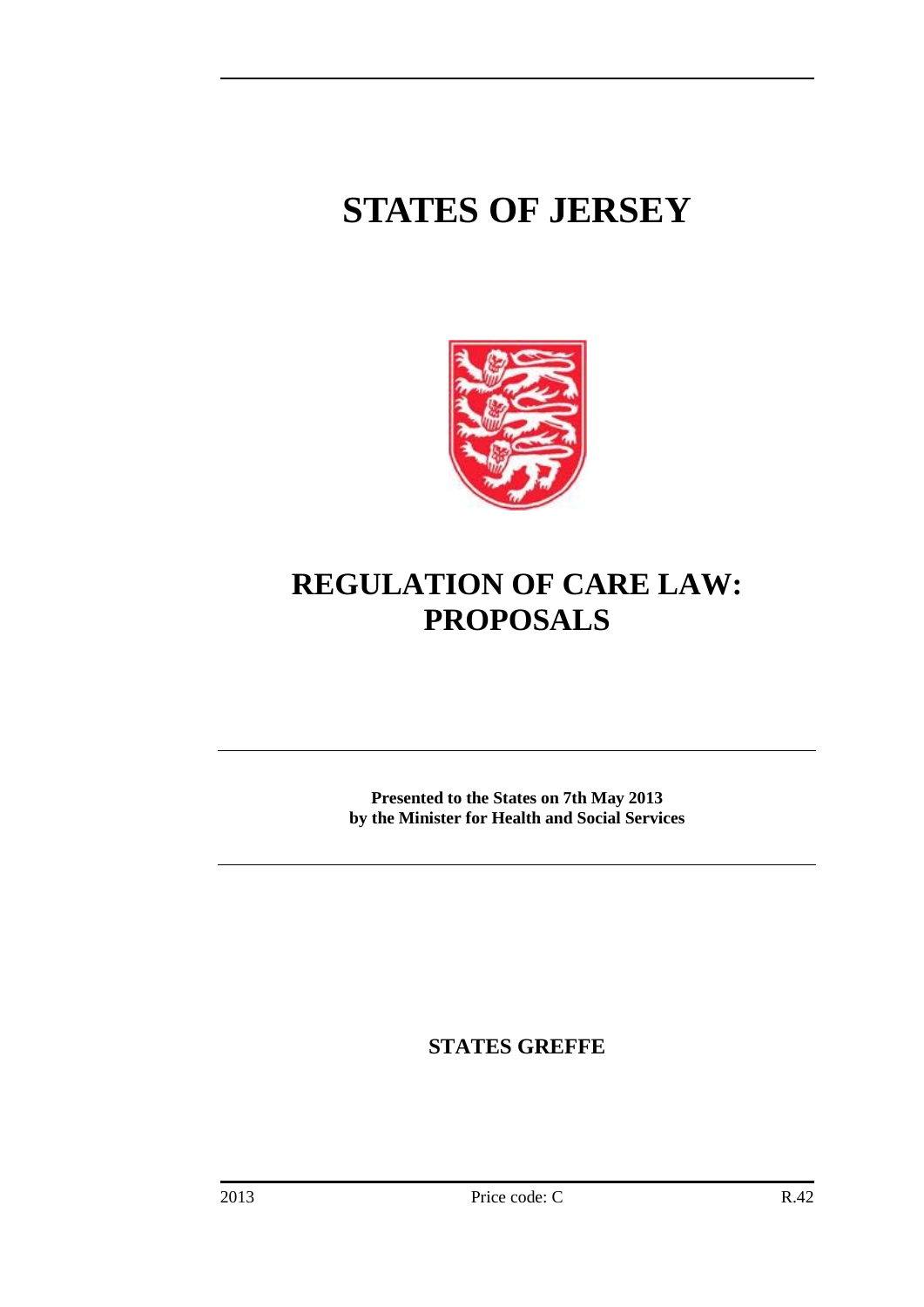#### **REPORT**

# **EXECUTIVE SUMMARY**

As we grow older, or if we have or develop a disability, we expect to maintain our quality of life, but may need some form of care to enable us to do this.

For many, good quality of life means aspiring to continued good health and to leading an independent and active life. With an ageing population, increasing numbers of people may need a degree of support either at home or in a supported care environment in order to maintain their quality of life and many of us may also from time to time require hospital care.

As the Health and Social Services White Paper – *Caring for each other, Caring for ourselves*, published in June 2012 (R.82/2012) sets out; care services in the future are likely to be not only increasingly in demand, but delivered by a wide range of providers. Islanders want services to be holistic and expect high quality person centred care delivered in the community and not just in hospital and institutions. The essential expansion in the provision for these services will be part funded by the Long-Term Care Insurance Scheme set out in the 2010 Social Security White Paper, which proposes long-term care benefit should include payment for care at home.

It is essential that there is effective, fit for purpose regulation of care provision if the States is to be satisfied that services provided as part of this new system will command public confidence and be value for money. As part of the toolkit to ensure quality services and high standards of care, an effective independent regulatory framework has an important role to play.

For some time, it has been acknowledged that the current legislation regulating health and social care is outdated and no longer fit for purpose and consequently in 2006, the then Council of Ministers approved drafting time for new legislation.

The reasons why we need much improved, up to date legislation, and why the current legislation is no longer fit for purpose, are set out further in Section 1, the next section of this report. Key objectives of what new legislation would achieve are explored in Section 2. Section 3 of this report explores what the new Law would include.

In January 2010, the Health and Social Services Department published the response to a Green Paper Consultation which offered providers of health and social care in Jersey an opportunity to comment on the current Laws and offer their views as to how health and social care should be regulated in the future. Those who responded were in favour of updating the legislation and strongly supported independent regulation and the inclusion of home care and services provided by the States of Jersey in the new Law. Stakeholders continue to be involved in the development of the legislation and support the detailed policy underpinning the proposed Law.

The purpose of this report is to update States members by summarising the policy, which is expected to inform the drafting instructions for a Regulation of Care Law. This report proposes that the existing legislative framework for the regulation of health and social care in Jersey is replaced with a single enabling Law, supported by specific regulations and codes of practice.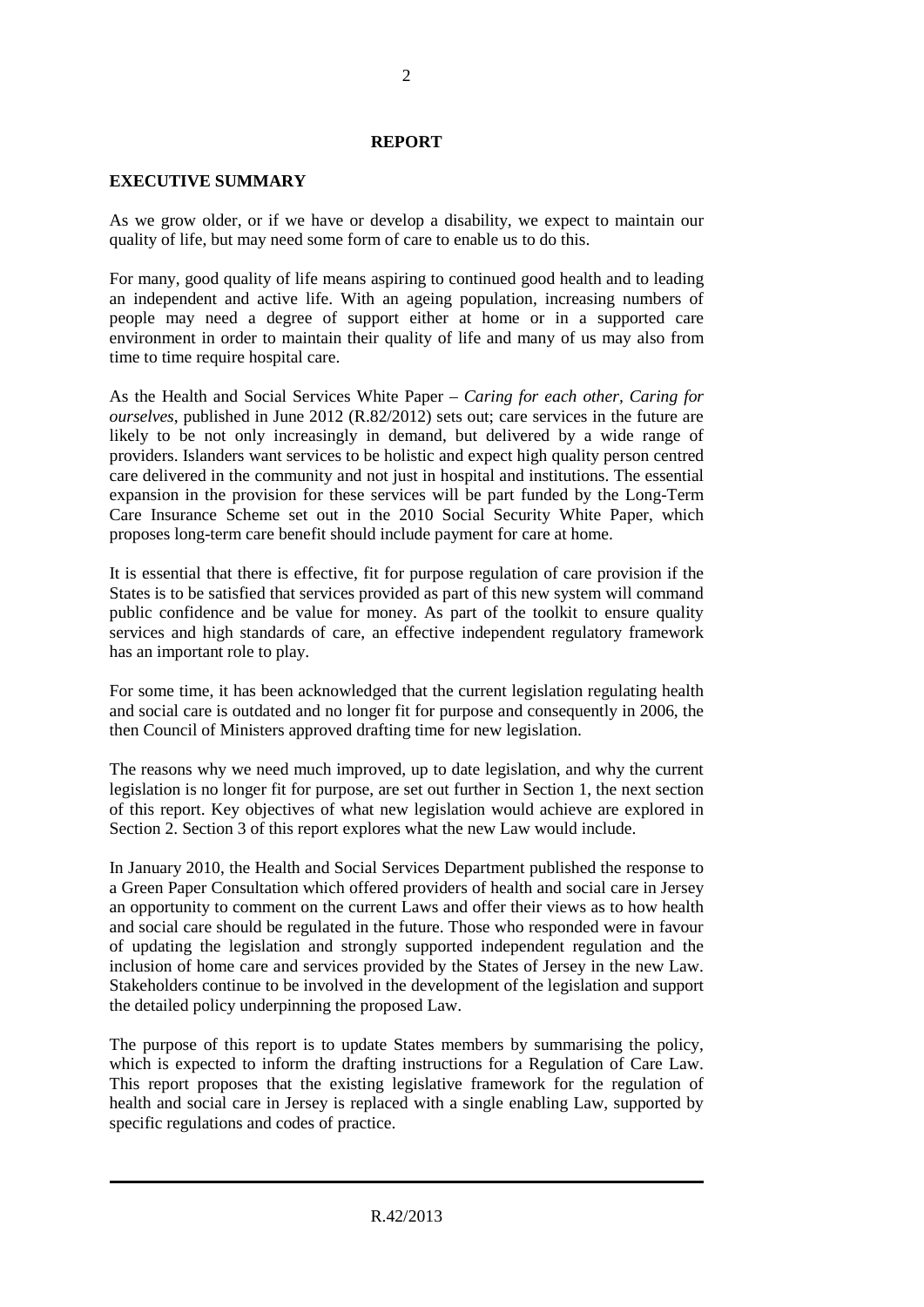The regime would address the deficiencies in the existing legislation by providing clear, modern definitions of regulated activities and by providing for the comprehensive regulation of nursing agencies, domiciliary and primary care, including care provided by the States, within the same framework. This new regime will require those managing services or working with people in need of health and social care to have appropriate qualities, skills and expertise to be safe and competent practitioners. It will also enable clear, comprehensive and enforceable standards to be set for the provision of different types of care to be set. Furthermore it will establish a new independent Commission that will command public confidence to regulate the provision of health and social care and promote improvements in standards of care.

There will be a number of benefits to creating this new regulatory regime. In particular, individuals using care services or accessing them for family members will benefit from the knowledge that they should receive consistent standards of care from appropriately skilled and competent staff wherever care is delivered. They will also benefit from there being safeguards in place to protect against the risk of inadequate or negligent care being delivered to themselves or their loved ones.

#### **SECTION 1**

# **INTRODUCTION**

#### **Why do we need new legislation?**

At present, the principal pieces of legislation covering the provision of health and social care in Jersey are the Nursing and Residential Homes (Jersey) Law 1994 ("the 1994 Law"); and the Nursing Agencies (Jersey) Law 1978 ("the 1978 Law"). The principle provisions of these Laws are summarised in Appendix 1 to this report. The Political accountability for both Laws lies with the Minister for Health and Social Services. In very broad terms –

- (a) the 1994 Law is concerned with regulating independent residential care homes, nursing homes, mental nursing homes and private hospitals; and
- (b) the 1978 Law is concerned with the licensing of businesses that supply nurses, midwives and auxiliary nurses.

The 1994 Law came into force in Jersey in May 1995 and was based on UK legislation from 10 years earlier and the 1978 Law is even older than that. Over the intervening years the structure of health and social care changed significantly and the expectations of those using services have increased. There is now much greater emphasis on the use of domiciliary care, the safety and quality of provision and a requirement for good governance and transparency. The inspection and regulatory regime in the UK is also focused more proactively on encouraging the incremental improvement of services rather than solely on regulatory enforcement. As a result there are a large number of deficiencies with the provisions contained in and made under these existing Laws. Of the upmost importance, these laws leave domiciliary care (i.e. care provided to support people in their own homes) and care provided by the States of Jersey unregulated.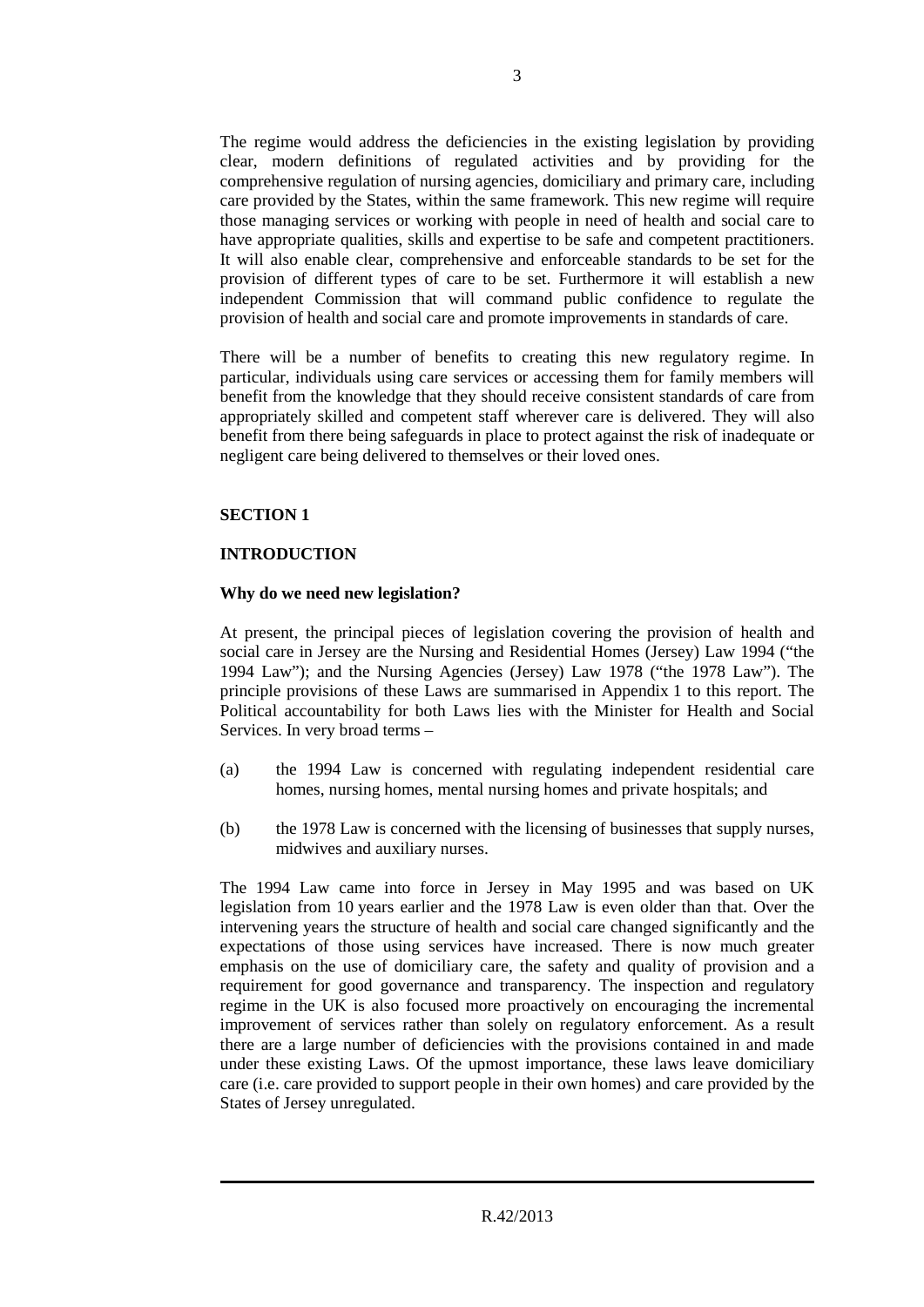They also –

- lack clear, modern definitions of regulated activities;
- they don't provide a basis for imposing sufficiently tailored and robust standards with regard to the quality of care provided in care homes or elsewhere;
- there is insufficient provision as to the background checks or the governance arrangements that care services should adopt to protect patients from abuse; and
- they don't provide for a sufficiently independent, risk based, transparent system of inspections or regulatory action.

The nature of these deficiencies is described in more detail below, but put simply the current system is incapable of commanding public confidence. As Jersey's population, like that of many western European countries, ages these deficiencies will be of increasing concern to an ever greater numbers of islanders. Further, as has recently been seen, failing to regulate the provision of domiciliary personal care can result in the, perhaps avoidable, neglect and mistreatment of vulnerable persons<sup>[1](#page-0-0)</sup>.

In May 2006 the Council of Ministers acknowledged that the legislation regulating the provision of health and social care in Jersey was no longer fit for purpose. A stakeholder consultation on proposals for reform was issued in November  $2007<sup>2</sup>$  $2007<sup>2</sup>$  and invited views about what should be included in a new Law. A range of stakeholders responded to the consultation process including representation from independent care homes, domiciliary care and home nursing, general practice, service managers, acute hospital clinicians, voluntary sector and service users. The findings of the stakeholder consultation indicated that a majority of respondents (69%) thought that the legislation required updating; only 6% did not think this necessary. A report setting out the outcome of the consultation and some initial policy proposals, agreed by the Minister for Health and Social Services, was published in January  $2010<sup>3</sup>$  $2010<sup>3</sup>$  $2010<sup>3</sup>$ .

# **Specific Problems with the Current Legislation**

# **Unregulated domiciliary care**

The existing Laws don't reflect the reality that modern health and social care services are increasingly focused on domiciliary care, which is currently unregulated in Jersey. Such agencies supply care workers to support vulnerable people in their own homes, currently without any checks or balances in place to ensure that the staff are safe, competent and the quality of care is adequate.

The Public Health Department are aware of numerous concerns about existing unregulated local personal care agencies. These concerns include issues relating to

 $1 \text{ In } AG \text{ v } Breen$ , 14th March 2011 – the Royal Court considered a case in which a person suffered serious neglect by their carer who was providing unregulated personal care for a person with dementia in their home.<br>
<sup>2</sup> Regulation of Care (Jersey) Law 200- Stakeholder Consultation<br>
<u>www.statesassembly.gov.je/ScrutinyReviewResearches/2008/S-35164-48106-10122008.pdf</u>

<span id="page-3-0"></span>

 $3$  Regulation of Care (Jersey) Law 200-, Report of Stakeholder Consultation –

<span id="page-3-2"></span><span id="page-3-1"></span>[www.gov.je/SiteCollectionDocuments/Government%20and%20administration/R%20RegulationofCareR](http://www.gov.je/SiteCollectionDocuments/Government%20and%20administration/R%20RegulationofCareResponseReport%20201001%20MC.pdf) [esponseReport%20201001%20MC.pdf](http://www.gov.je/SiteCollectionDocuments/Government%20and%20administration/R%20RegulationofCareResponseReport%20201001%20MC.pdf)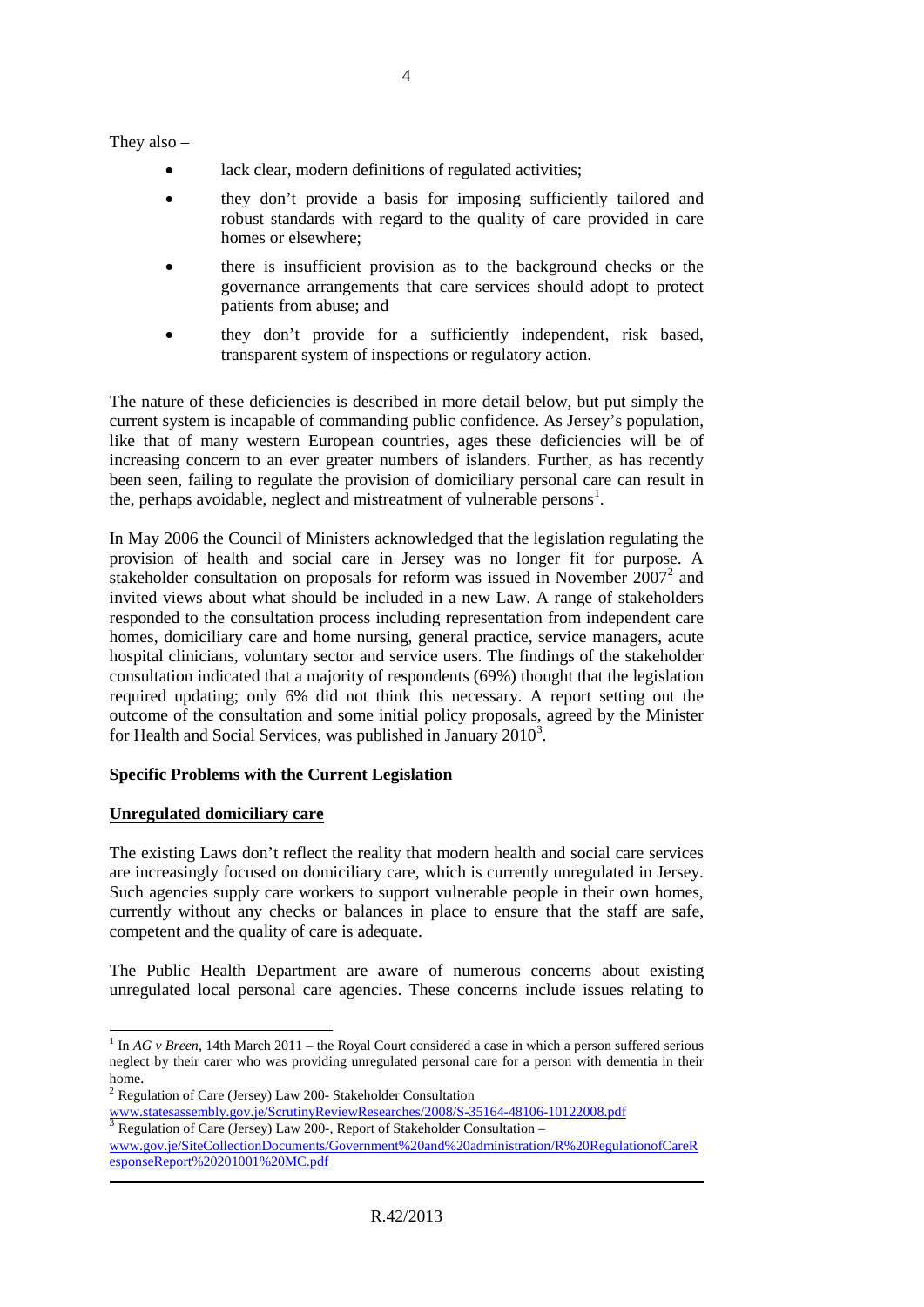unsafe handling practices, lack of confidentiality with client information, carers taking their children into clients' homes for their working shift including one incident where there were potential child protection issues. The Department is aware of complaints of carers regularly not turning up for shifts leaving people without any care, neglect of individual personal care needs, carers employed without proper recruitment checks, lack of induction training, new employees supplied to clients to undertake intimate personal care and administer medication without any training, carers lacking competence and appropriate experience for the clients' needs, lack of consistency in carers provided to individuals. The Department is also aware of allegations of an agency not paying their staff and people being over charged or charged for services not provided. Further, as already noted above, a recent Royal Court Judgement highlighted the potentially tragic consequences for an individual in receipt of negligent unregulated personal care at home.<sup>[4](#page-3-2)</sup>

These examples are likely to be the tip of the iceberg. As domiciliary care is unregulated and the Public Health Department has no power or locus to investigate complaints about such care, many concerns about the standards of domiciliary care will doubtless fail to come to the attention of the Public Health Department.

#### **Care Services provided by the States**

A key limitation of the current legislation is the exemption of States operated services from regulation. An overwhelming 90% of respondents to the consultation indicated that the new Law should include Health and Social Services and other States department provision. This was further supported in the 2007 report of the Social Affairs Scrutiny Sub-Panel (Overdale Review) which examined the closure of McKinstry and Leoville wards at Overdale<sup>[5](#page-4-0)</sup> and recommended that the Health and Social Services Department wards should be "subject to the same expectations and inspection process as privately – owned wards".

#### **Safeguarding**

Safeguarding vulnerable people from abuse is increasingly a major aspect of health and social care however there is little or no mention of the need to safeguard individuals from harm or abuse in the current legislation.

#### **Acute Hospital Services**

The nursing homes legislation makes provision to regulate any private hospital services including acute hospital care, operating theatres, x-ray facilities, endoscopy services and medical/cosmetic laser treatment. However, the Law gives insufficient powers to ensure safe practice is followed.

Modern acute hospital and health services are expected to have appropriate clinical governance arrangements in place; however history has shown that this is not sufficient to ensure patient safety. Evidence of poor governance and ineffective regulation is apparent in the recent findings of the Francis Inquiry into Mid

<span id="page-4-1"></span><span id="page-4-0"></span>

 $^{4}$  AG v Breen, 14th March 2011<br> $^{5}$  S.R.1/2007 Overdale: The Closure of Leoville and McKinstry Wards, Education and Home Affairs Scrutiny Panel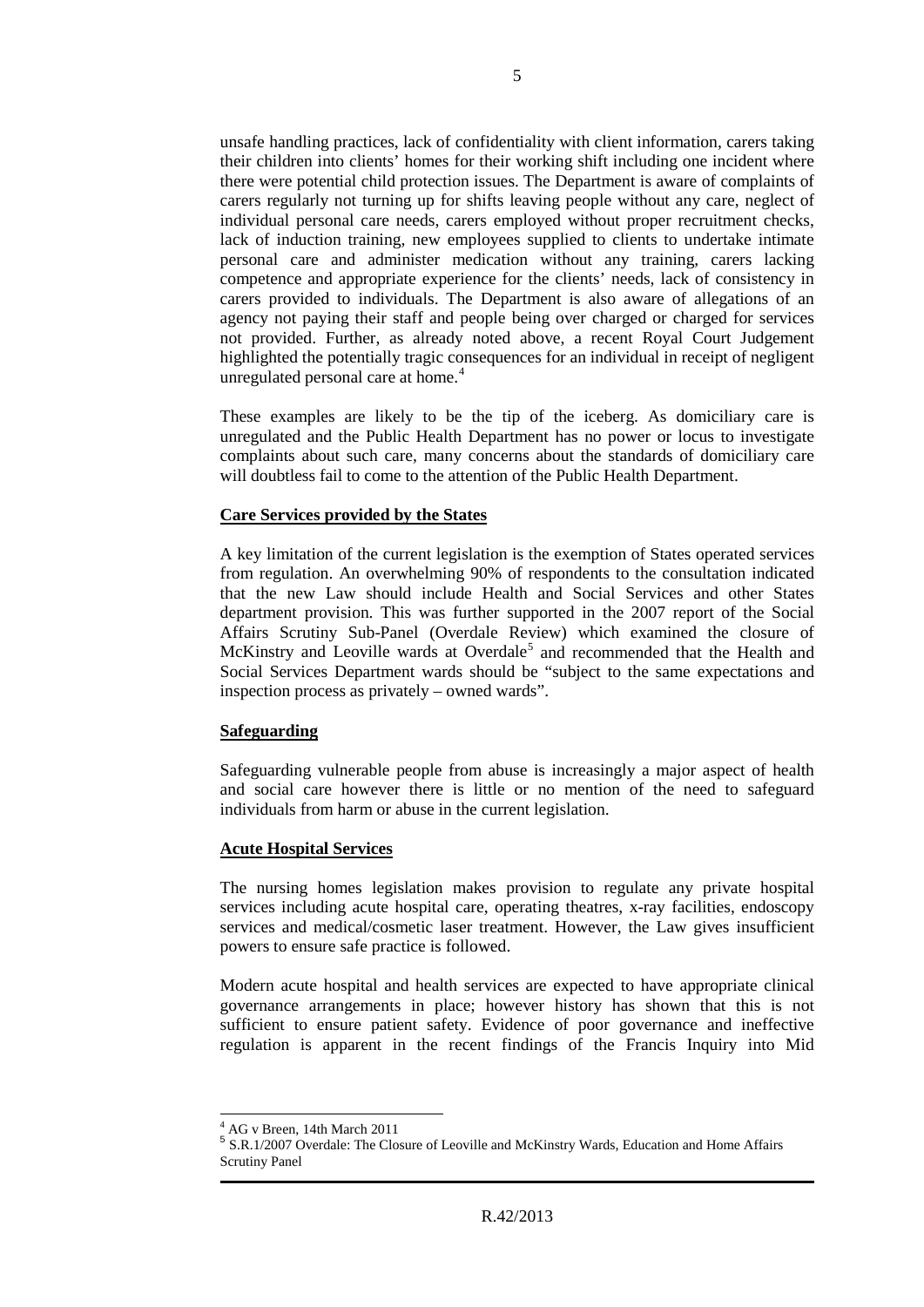Staffordshire NHS Trust<sup>[6](#page-4-1)</sup>. The findings of this inquiry confirm that no acute hospital service is beyond criticism or can be immune from complacency about poor standards and clinical practice and that effective independent scrutiny is an essential safeguard to protect patient safety.

# **Lack of Regulatory Independence**

Existing health and social care legislation is the responsibility of the Minister for Health and Social Services. The Minister through the Health and Social Services Department is also responsible for provision and commissioning of health and social care. There is an inherent conflict of interest in this arrangement with departmental pressures to provide and fund care at the lowest possible cost in services that it also regulates to improve and maintain standards. This dual function would become untenable in the event of Health and Social Services Department's services being regulated as the Minister would effectively be regulating services that he or she was also responsible for delivering. The stakeholder consultation confirmed this view with only 6% of respondents indicating that regulation should continue to be the function of Health and Social Services.

If a regulatory body is to be effective and to command public confidence then it must be independent, competent, and accountable and perform its functions in a transparent manner.

# **Fees**

The regulatory fees charged by the Public Health Department at present are nominal and not related to the size and complexity of the service or the level of associated regulatory activity undertaken by officers. For example, at present a new care home provider applying to register a large 60 bedded dual registered care home in Jersey would pay an initial registration fee of £506.64<sup>[7](#page-5-0)</sup>. The equivalent registration fee with a UK regulator would be  $£5,600^8$  $£5,600^8$ . Further, currently Jersey care homes pay an annual flat fee to remain registered of £86.50 irrespective of the size of the home or number of beds. This can be compared to £162 per bed in the UK. In practice, this means that the costs of regulating social care are currently being borne almost exclusively by the taxpayer and that the contribution of those providing regulated services, in many cases for profit, is minimal. It would be fairer to the taxpayer to re-balance the way in which regulatory costs are covered so that a greater proportion is borne by those providing the regulated services.

# **SECTION 2**

# **KEY POLICY OBJECTIVES**

Underpinning the proposed regulatory framework is an ethos of regulation and inspection for improvement as opposed to a compliance monitoring and enforcement model. This requires the regulator to engage with and support providers to meet regulatory requirements and encourage ongoing improvements in standards with

<span id="page-5-2"></span> <sup>6</sup> Report of the Mid Staffordshire NHS Foundation Trust Public Enquiry, Chairman Robert Francis QC, February 2013

<span id="page-5-0"></span><sup>7</sup> Health and Social Services (2013 Fees) (Jersey) Order 2012

<span id="page-5-1"></span><sup>&</sup>lt;sup>8</sup> CQC, Provision for Fees, 2012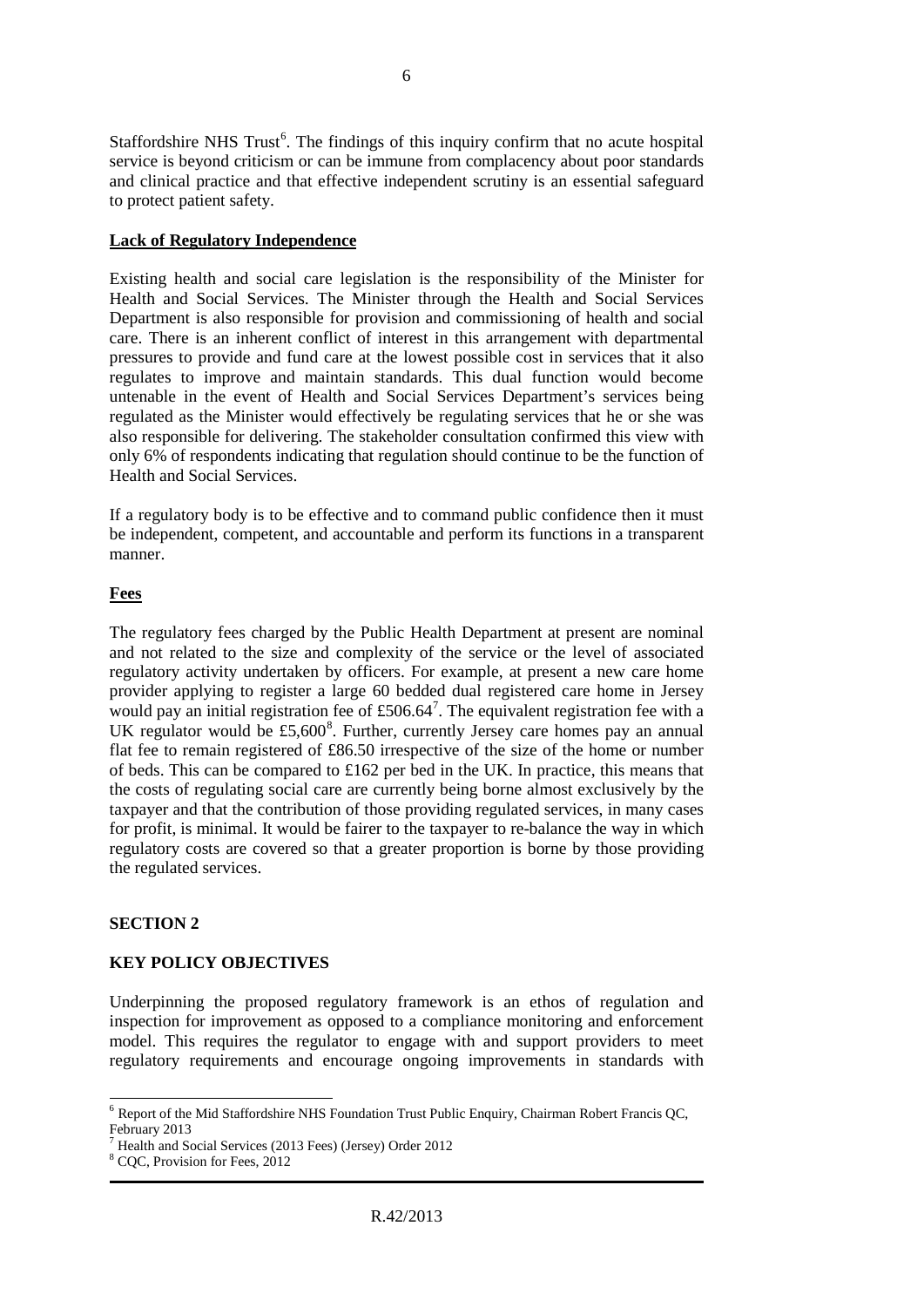enforcement as a last resort. Although it is not underpinned by existing legislation, to some extent this approach has been taken by current regulatory officers and has had some success in improving standards within the independent sector.

# **The key objectives of the proposed legislation are to –**

- 1. Streamline existing Laws and include additional provisions to provide a single consistent legislative framework for the regulation of health and social care in Jersey.
- 2. Create a regulatory body in the form of a Commission that will be independent of strategic policy makers, providers and commissioners of health and social care.
- 3. Remove the exemption from regulation of health and social care provided by the Health and Social Services Department, other States of Jersey departments, district nursing services and premises operated by medical and dental practitioners.
- 4. Include nursing agencies, domiciliary and primary care within the same regulatory framework as other health and social care provision.
- 5. Ensure that the health, safety and welfare of individuals are protected.
- 6. Ensure that those managing services and working with people in need of health and social care have appropriate qualities, skills and expertise to be safe and competent practitioners.
- 7. Set clear, enforceable standards in the form of approved codes of practice, based on identifying and meeting the needs of individuals with a focus on outcomes for the individual.
- 8. Ensure premises offering health and social care are fit for purpose and conform to best practice standards and guidance.
- 9. Require health and social care services to develop robust quality assurance and governance arrangements.
- 10. Publish reports on the outcome of inspections and investigations and make these easily accessible to the public.
- 11. Establish a fee structure that is proportionate to the size and complexity of the service.
- 12. Enable a flexible risk based inspection regime that maintains public confidence.

There will be a number of benefits to creating this new regulatory regime. In particular, individuals using care services or accessing them for family members will benefit from the knowledge that they should receive consistent standards of care from appropriately skilled and competent staff wherever care is delivered. They will also benefit from there being safeguards in place to protect against the risk of inadequate or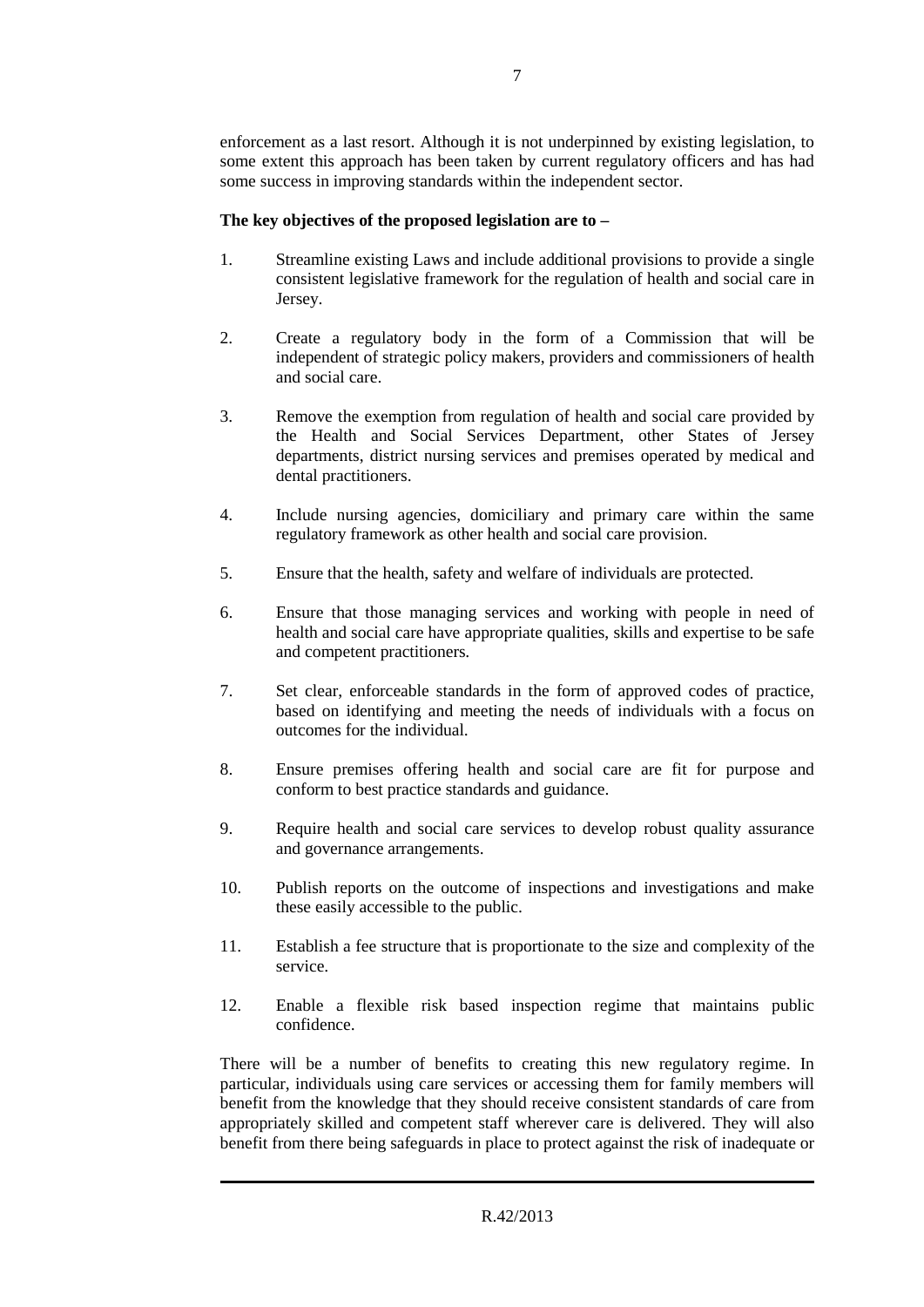negligent care being delivered to themselves or their loved ones. Making these changes should also benefit those providing services by setting standards that are fair and equitable across all sectors and providing a consistent regulatory framework for long-term nursing and residential care.

# **SECTION 3**

#### **WHAT WILL THE LAW INCLUDE?**

The Regulation of Care Law will be primary legislation broadly setting out the regulatory function and how it operates. It is proposed that the legislation will therefore include the following elements:

#### **Independent Regulatory Oversight**

The legislation will provide for the establishment of a non-departmental independent statutory body in the form of a Health and Social Care Commission to fulfil the functions of the regulatory authority under the Law.<sup>[9](#page-5-2)</sup>

With an increasing number of examples of shared regulatory functions between Jersey and Guernsey<sup>[10](#page-7-0)</sup> there is an opportunity to create a joint Channel Island Health and Social Care Commission. As Guernsey are in the process of developing equivalent legislation in parallel to our own, there is ongoing collaboration and discussion to explore the feasibility of appointing a single Commission providing regulatory oversight in both islands.

#### **Definitions of Health and Social Care**

The types of care, services and activities that are to be regulated will be defined in the Law; this will give clear guidance both to service providers, care commissioners and the public about the difference between the services available. In particular, the new law will ensure that there are separate clear definitions of health, nursing, social and personal care.

#### **Registration of Regulated Activities**

The registration process will set out how those providing regulated services and those managing regulated services will be registered. The process will also enable the regulatory body to apply a greater variety of conditions to the registration, conferring a degree of control over the particular service provision. A registration will be able to be refused or cancelled on a number of grounds including where the applicant has not demonstrated that they are a fit person and are capable to provide the service, has not complied with the legal requirements, or has a conviction for a relevant offence.

#### **Improvement Notices**

The legislation will enable the regulatory authority to serve an improvement notice at any time to a registered provider indicating that unless significant specified

 <sup>9</sup> Appendix 2

<span id="page-7-1"></span><span id="page-7-0"></span><sup>&</sup>lt;sup>10</sup> Channel Islands Competition and Regulatory Authorities, Channel Island Independent Aviation Security Regulator, Joint Data Protection Commissioner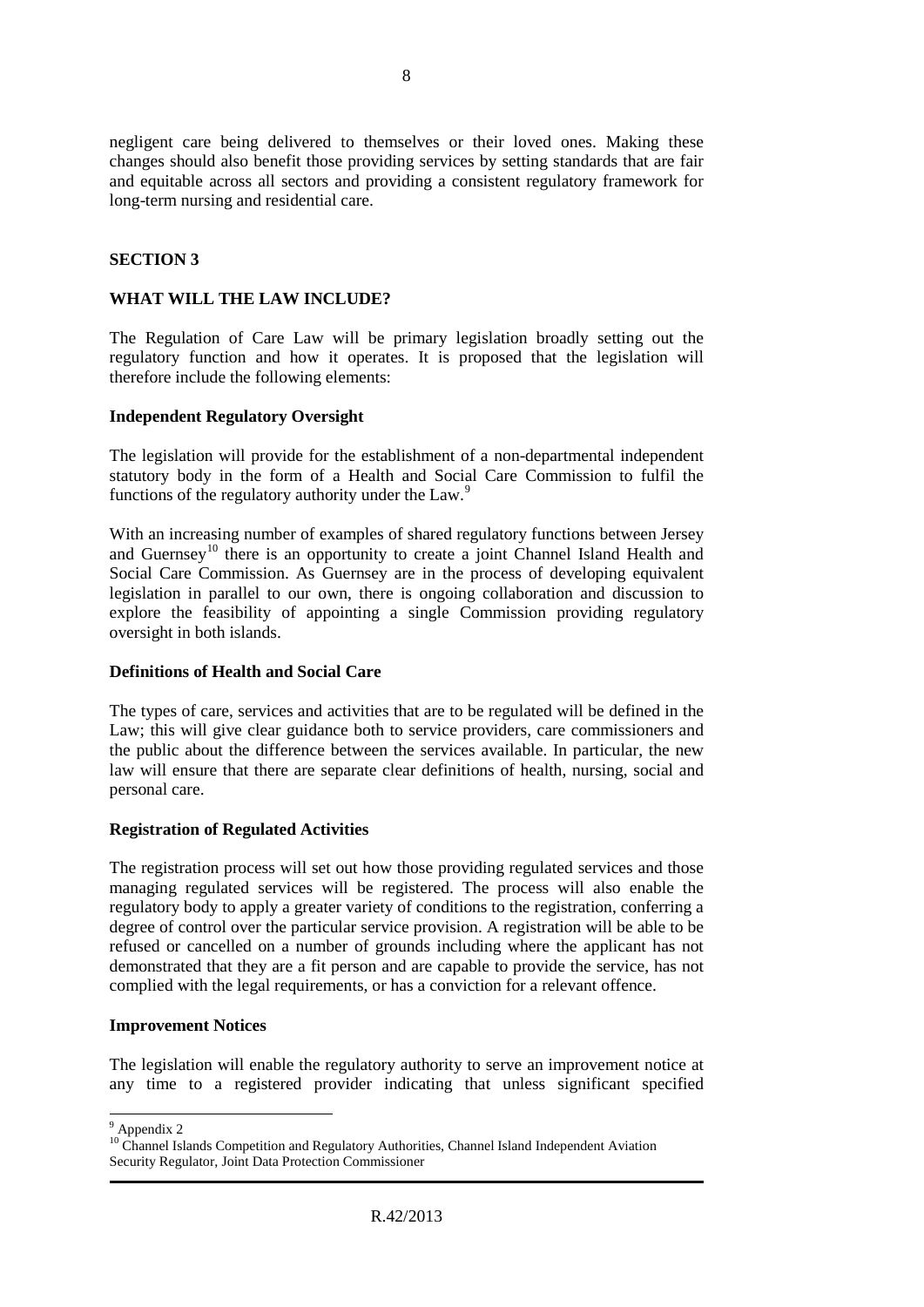improvements are made in the provision of the service within a specified timeframe the authority will consider cancellation of the registration.

# **Inspection**

Inspection to monitor the quality and standards of care will be a core element of the legislation. The purpose of inspection however will not be limited monitoring compliance, but will also include supporting and encouraging service improvement.

Where local expertise is not available external agencies will carry out inspections of specialised activities on behalf of the regulatory authority.

The arrangements about the frequency and type of inspection will be determined on a risk basis.

Following an inspection a report of the findings will be sent to the care provider. The purpose of this report will be to inform the provider of evidence of non-compliance with conditions of registration, the regulations and standards and the action the care provider should take to comply. It will also include, where appropriate, recommendations for improvement.

A copy of the inspection report will be available to the public; however information of a confidential nature relating to individuals using the service will be excluded from the public report.

# **Complaints and Matters of Concern**

The Law will give the regulator a role in ensuring any complaint, incident, event or cause for concern about a service is properly investigated and where necessary will carry out their own investigations.

# **Provision of Services, Facilities and Management of Regulated Activity**

Requirements as to the qualifications and character of those managing care services will form part of the registration requirements. These will also include an obligation on the registered person to ensure that services are well conducted with high standards of care. The care provider will be required to provide proper facilities and a safe and appropriate environment. They will also have a duty to employ sufficient appropriately qualified and competent staff and to maintain adequate records.

#### **Standards and Approved Codes of Practice**

To provide greater clarity and transparency about what is specifically required in terms of the services and facilities provided, standards in the form of Approved Codes of Practice will be produced and published. These standards/approved codes of practice will give practical guidance on complying with the Law and will be used in any enforcement action.

#### **Fees**

It is intended to introduce a fee structure comparable to other jurisdictions. This will include increasing the initial registration fee to an appropriate level that reflects the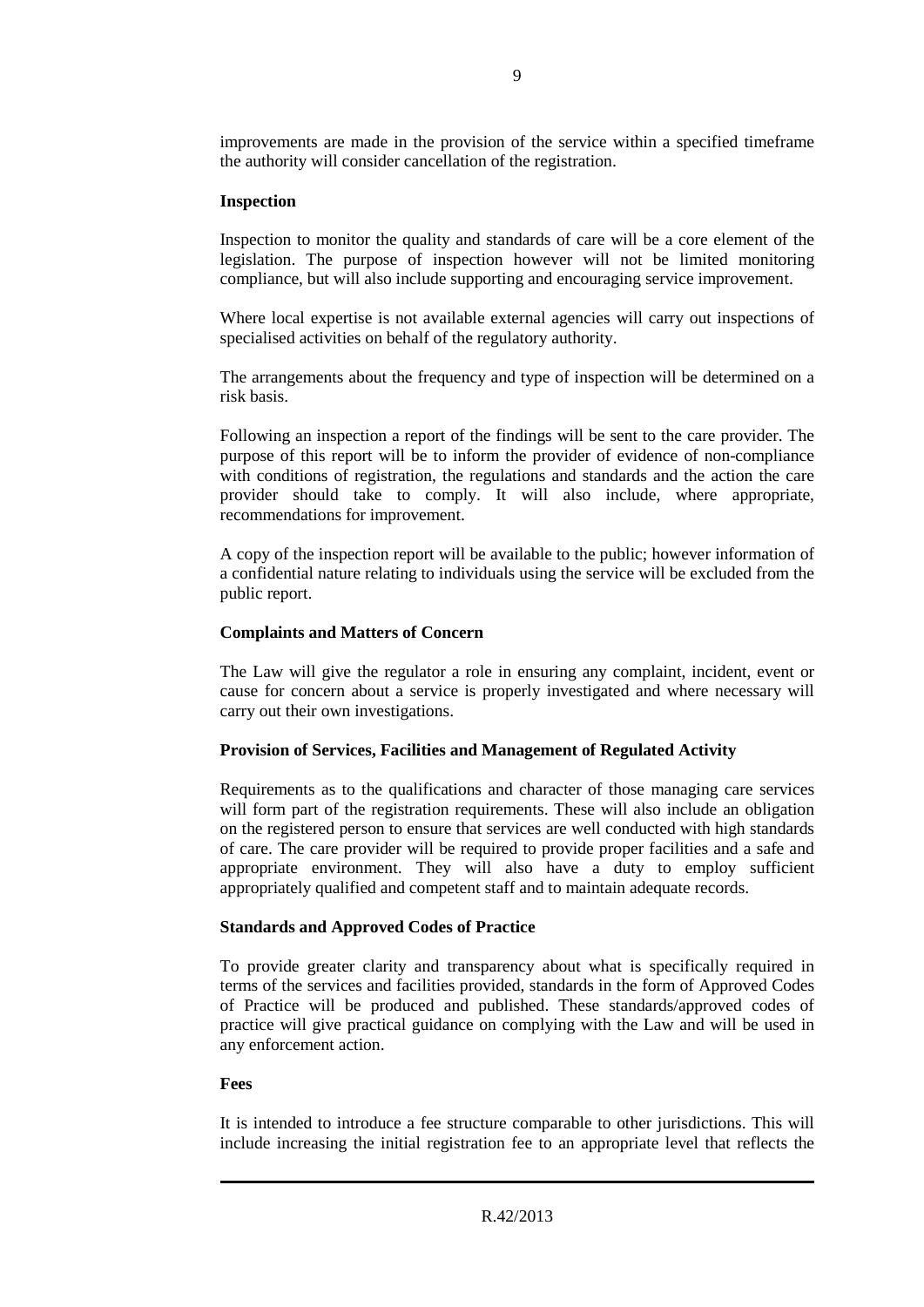responsibility and accountability of providing such a service plus an annual fee based on the size of the service. The increases will be phased in over 5 years.

# **SECTION 4**

# **IMPLEMENTATION OF THE LAW**

#### **Provisional Legislation Timetable**

The drafting instructions for the primary legislation are already in progress and it is expected that initial instructions could be sent to the Law Draftsman in April 2013. The Minister's aim, subject to pressures on drafting resources, is for the draft Law to be progressed with the first complete version being delivered to the Minister for Health and Social Services before the end of 2013. It is anticipated that a stakeholder consultation on the draft Law might then take place at the beginning of 2014 with a view to the possibility of lodging the draft Law with the States, for debate in July 2014.

# **Phased Implementation**

To ensure that the implementation process is not overwhelmed by the size and complexity of the task, it is intended to phase in the regulations for various activities over a realistic and manageable time frame<sup>[11](#page-7-1)</sup>.

There are some key drivers that will set the implementation timetable; primarily the introduction of the long-term care funding proposals which is contingent on the regulation of particular health and social care activities. Consequently it is proposed to bring into force the primary enabling Law and Regulations pertaining to the appointment of the independent regulatory body, long-term care homes, group homes, personal care workers, nursing and domiciliary care agencies, including those provided by Health and Social Services Department and other States departments during 2015.

The provisional timeframe for a phased regulation of other services, such as hospital and primary care and social services estimates implementation by 2020.

**April 2013**

 $11$  Appendix 3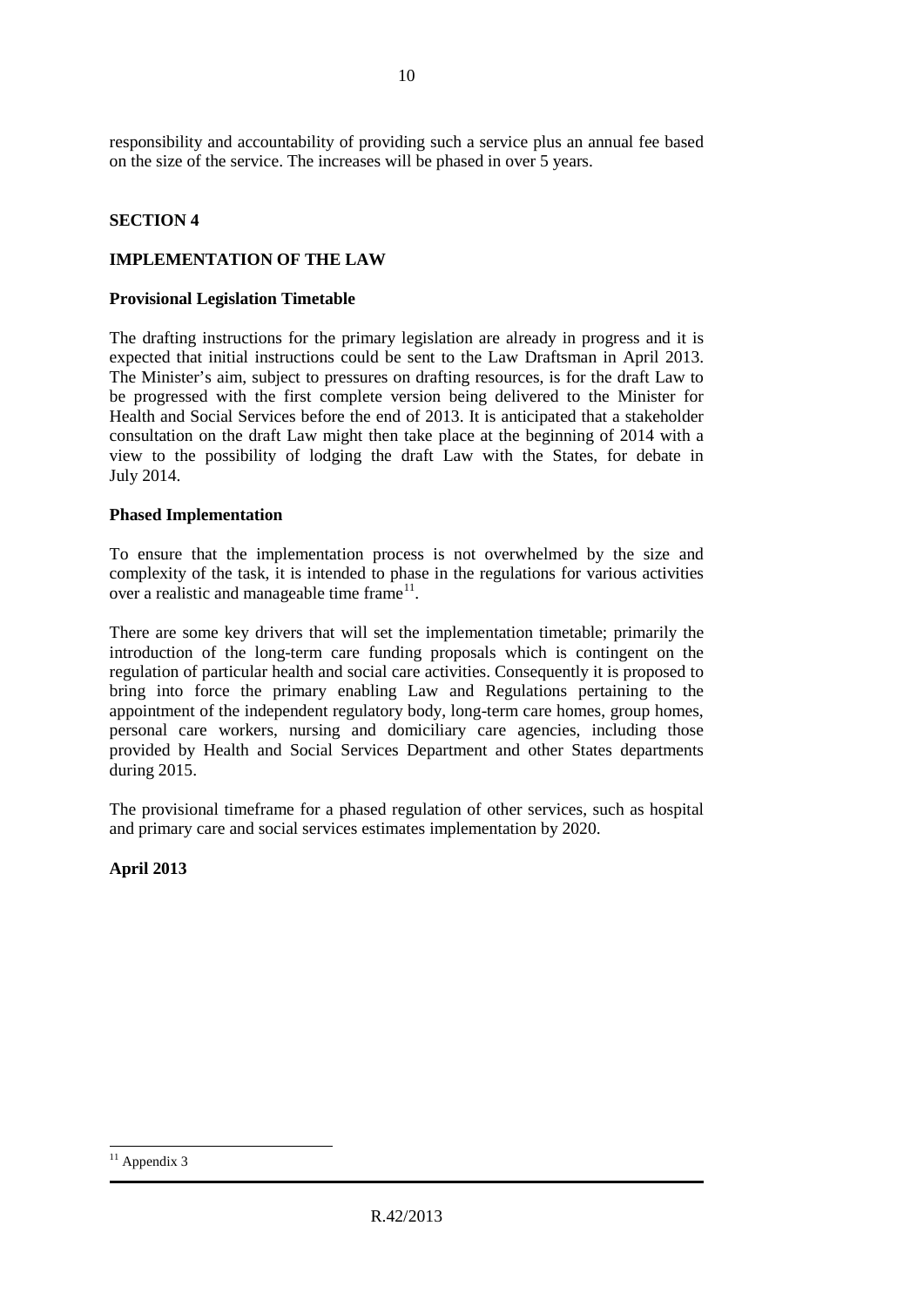# **APPENDIX 1**

#### **The Existing Legislation**

At present, the principal pieces of legislation covering the provision of health and social care in Jersey are the Nursing and Residential Homes (Jersey) Law 1994 ("the 1994 Law"); and the Nursing Agencies (Jersey) Law 1978 ("the 1978 Law"). Political accountability for both lies with the Minister for Health and Social Services ("the Minister"). In very broad terms –

- (a) the 1994 Law is concerned with regulating independent residential care homes, nursing homes, mental nursing homes and private hospitals; and
- (b) the 1978 Law is concerned with the licensing of businesses that supply nurses, midwives and auxiliary nurses.

#### **The 1994 Law**

The 1994 Law covers –

- independent residential care homes
- nursing homes
- mental nursing homes
- **private hospitals.**

Care homes, which provide residential accommodation with both board and personal care (but not nursing or mental nursing care) are registered as **Residential Care Homes.**

Homes which provide nursing or mental nursing care are registered as **Nursing or Mental Nursing Homes.**

The definition of nursing home embraces a wide spectrum of provision from traditional long-term nursing care through to clinics, acute hospitals and psychiatric hospitals.

There are significant exemptions from the requirements of the 1994 Law.

These exemptions cover hospitals maintained or controlled by the States of Jersey, any other establishment or premises maintained or controlled by a Minister and any premises used wholly or mainly by a registered medical practitioner, registered dental practitioner or chiropodist for the purpose of consultations or treatment of his patients.

With regard to the regulation of premises to which the 1994 Law applies, the Law requires that the Minister maintain a register of each class of home and the persons who carry on these homes. He may, subject to a right to object and appeal, refuse an application for registration or cancel a registration where the persons running it or the accommodation is "not fit" for the purpose and in some other specific circumstances. It is an offence for any person to carry on such a home without it being registered and where a home falls into more than one class for the purposes of the 1994 Law the home must be registered in each of the appropriate registers.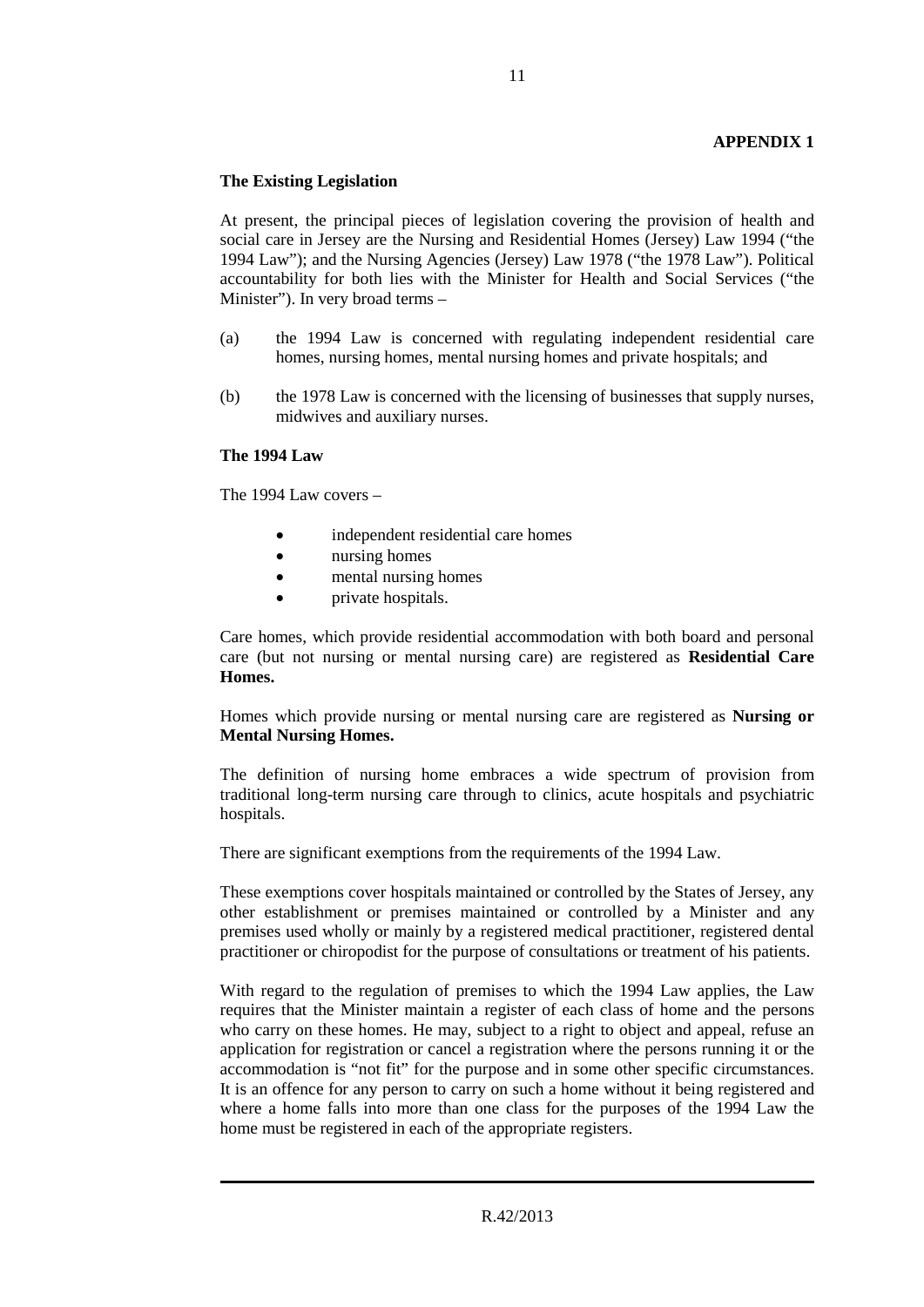The Minister must restrict the number of people who can have services provided to them by the home and may place some other specific types of conditions on a registration. Breach of these conditions on registration is an offence. Under Article 15 of the 1994 Law the Minister also has the power, by Order, to specify standards in respect of the accommodation and equipment kept in homes and the conduct of homes. A specific list of the matters relating to the conduct of homes that orders may provide for is included in the Article. Breach of such an Order is an offence punishable by a fine. A person authorised by the Minister may at any time enter and inspect a home or premises that may be being used as a home, interview residents or patients or require the production of their medical records. It is an offence, without cause, to obstruct such an inspection.

In exercise of the power in Article 15, 2 Orders have been made –

- (a) the Nursing Homes and Mental Nursing Homes (General Provisions) (Jersey) Order 1995 ("the Nursing Homes Order"); and
- (b) the Residential Homes (General Provisions) (Jersey) Order 1995 ("the Residential Homes Order").

Each of these requires homes to which they apply to compile a variety of different records.

They also set out a series of requirements that the person registered in respect of such a home shall comply with having regard to the number, age, sex and condition of the residents. Given the very wide variety of homes to which these orders apply, these requirements are not prescriptive, but rather provide a checklist of matters that those responsible for carrying on the home should have regard to.

Failure to comply with most of the provisions of either Order is an offence, but a person may not be prosecuted for failure to comply unless the Minister has served a notice explaining their opinion that the person has failed or is failing to comply with the Order, the action that the Minister proposes should be taken and giving a deadline for doing so.

# **The 1978 Law**

The Nursing Agencies Law covers the licensing of businesses that supply nurses or midwives and auxiliary nurses.

There are significant exemptions from the requirement to hold a licence, covering the business carried on by any district nursing association or similar organisation and any agency carried on by any hospital controlled by the States or parochial authority. **Therefore personal and domiciliary care agencies are exempted from the effect of the Law, and are not licensed or regulated**.

With regard to the regulation of such agencies, a person who needs to obtain a licence must apply to the Minister annually and pay a fee. The Minister is entitled to place such conditions on the licence as he or she thinks fit for securing the proper conduct of the agency. The Minister may, subject to a right of appeal, refuse an application or revoke an existing licence, *inter alia*, on the grounds that the applicant is unsuitable or the agency is being improperly conducted or any licence condition has not been complied with. The 1978 Law limits the types of nurses who may be provided by an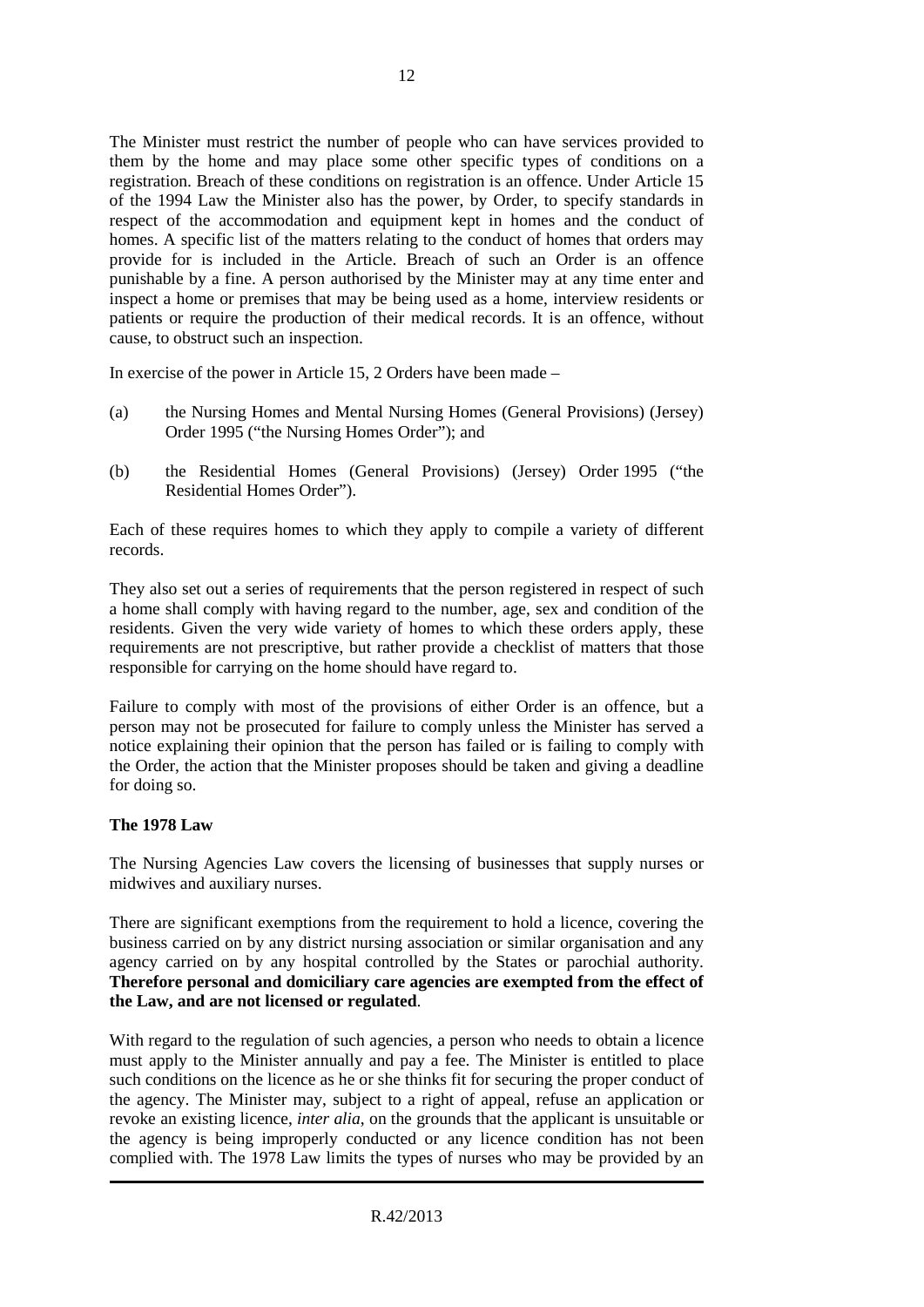agency and requires that selection for each role must be made under the supervision of a registered nurse or medical practitioner. The agency must keep such records as are prescribed by Order and may be inspected by the Minister's authorised officers. The Nursing Agencies (General Provisions) (Jersey) Order 1978 ("the Nursing Agencies Order") prescribes the records that must be kept by the agency with regard to the work undertaken by their nurses and midwives and requires that separate records be kept in relation to auxiliary nurses.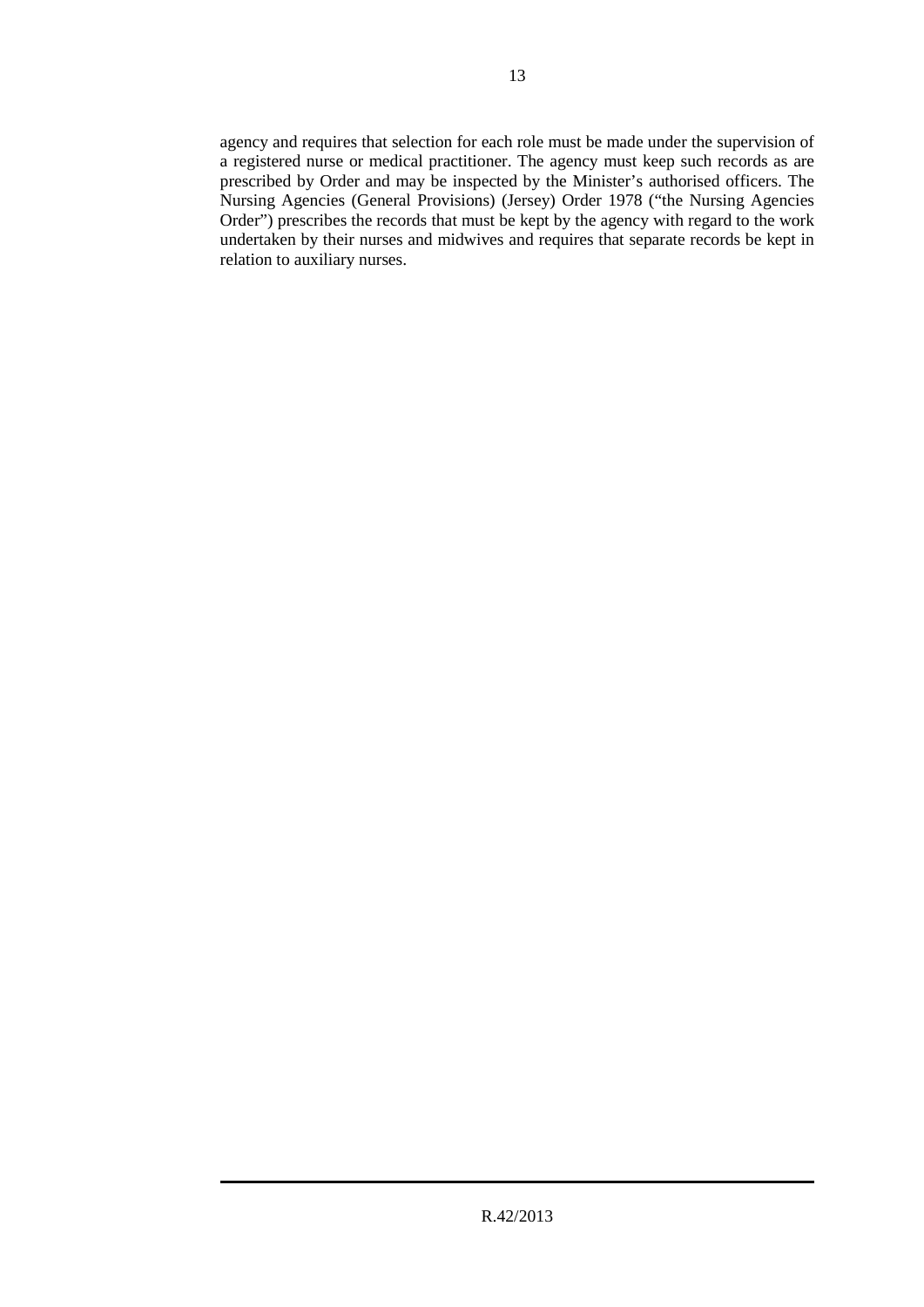# **APPENDIX 2**

# **OPTIONS AND RATIONALE FOR INDEPENDENT REGULATORY OVERSIGHT**

Regulatory oversight has a key role in holding the executive and operational regulatory function to account. Various options for regulatory oversight were considered and evaluated on the basis of the key principles of independence, technical and regulatory competence, accountability, transparency, conflicts of interest, public and stakeholder confidence and cost efficiency. These options are set out below.

#### **1. Maintain the status quo**

The status quo, where the responsibility for regulation rests with the Minister for Health and Social Services does not meet any of the key principles other than cost efficiency. As the Minister is also responsible for the provision and commissioning of health and social care, there is no prospect of maintaining regulatory independence and the extent of this conflict of interest will become much greater if services provided by the States themselves became regulated.

The Minister may also be perceived to lack the proper degree of technical competence to regulate this sector, particularly when compared with the fully independent regulatory bodies created in other jurisdictions. Continuing to have the Minister regulate these services will result in poor public and stakeholder confidence in the regulation of health and social care services.

#### **2. Regulatory function is put under the oversight of another Minister**

An alternative to regulation by the Minister for Health and Social Services would be to put the regulatory function under the oversight of another Minister; however this would provide only a limited improvement in regulatory independence as there would still be a lack of political distance. Further, it might create a still greater perceived deficiency in the regulatory and technical competence of the regulator, further compromising public and stakeholder confidence.

#### **3. A new statutory regulator operating as a Corporation Sole**

The option of a new statutory regulator operating as a Corporation Sole was also considered. This would involve vesting responsibility for regulating health and social care in a new public office held by a particular individual.

This would provide independence as the regulator could have no conflicts relating to providing or commissioning services. He or she would however be responsible for both oversight and operational delivery of the regulatory function, thus decreasing accountability. However, whilst an individual regulator would be expected to have some regulatory competence, his or her technical competence is likely to be limited to a specific area of expertise and the health and social care sector is very diverse.

An individual regulator would also be more vulnerable to political pressures in cases where unpopular decisions may be required. There are therefore risks to public and stakeholder confidence in relying on the qualities, strength and expertise of one person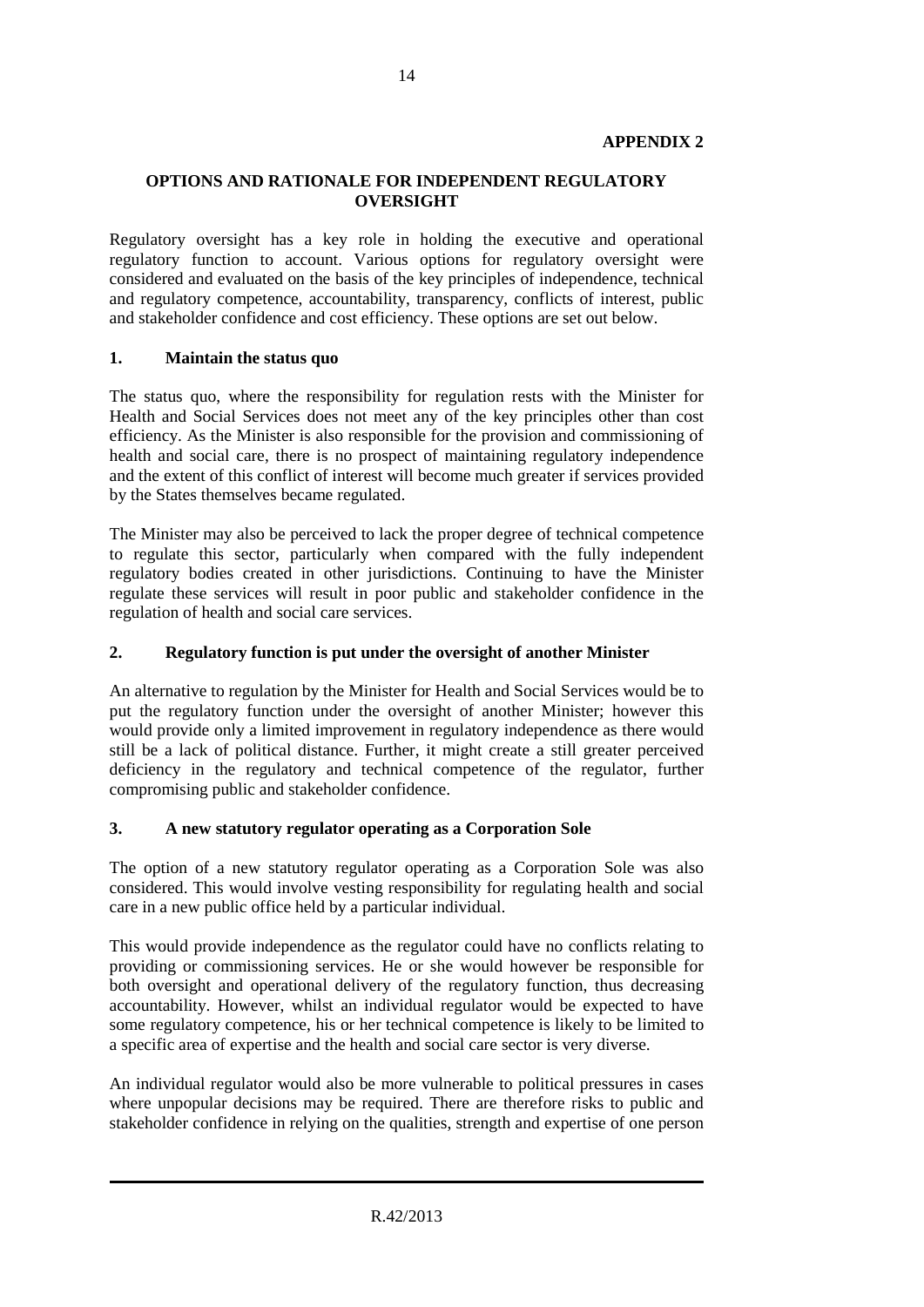to deliver effective and robust regulation in what is a complex and technically varied field.

# **4. The appointment of a properly constituted Commission**

# **The only model of regulatory oversight that meets all the key principles for effective regulation is the appointment of a properly constituted Commission.**

That approach has been adopted by other jurisdictions, including England, Wales, Scotland and Northern Ireland, for equivalent legislation. These are –

- the Care Quality Commission in England
- the Care and Social Services Inspectorate Wales
- Social Care and Social Work Improvement Scotland (Care Inspectorate) and
- the Northern Ireland Social Care Council.

Whilst this is not the cheapest option, it **does** meet the criteria for independence and there is separation between oversight and the executive regulatory function which it can hold to account.

By carefully selecting the composition of such a Commission, it would be possible to ensure that there is sufficient technical and regulatory competence available among Commissioners and there would be strength in having a number of experienced individuals to resist political and other lobbying pressures whilst still being accountable to the States and the public. This model of regulation would in our view be much more likely to provide effective regulatory oversight that commands public confidence.

The legislation will therefore provide for the establishment of a non-departmental independent statutory body in the form of a Health and Social Care Commission to fulfil the functions of the regulatory authority under the Law. This provision may enable the detail of the Commissioner's terms of appointment and such provisions as may be necessary for its administration and operation of the Commission to be developed by the States in regulations.

| Option I    | Independent joint CI/Crown Dependencies Commission | Key                                           |  |
|-------------|----------------------------------------------------|-----------------------------------------------|--|
| Option $II$ | <b>Independent Jersey Commission</b>               | $=$ strong<br>$\circ$<br>$\Diamond$ = limited |  |
| Option III  | Individual Regulator – (Corporation Sole)          | $x =$ weak                                    |  |
| Option IV   | <b>Other Ministerial Oversight</b>                 |                                               |  |
| Option V    | H&SSD Minister Oversight                           |                                               |  |

# **Summary of Options for Regulatory Oversight**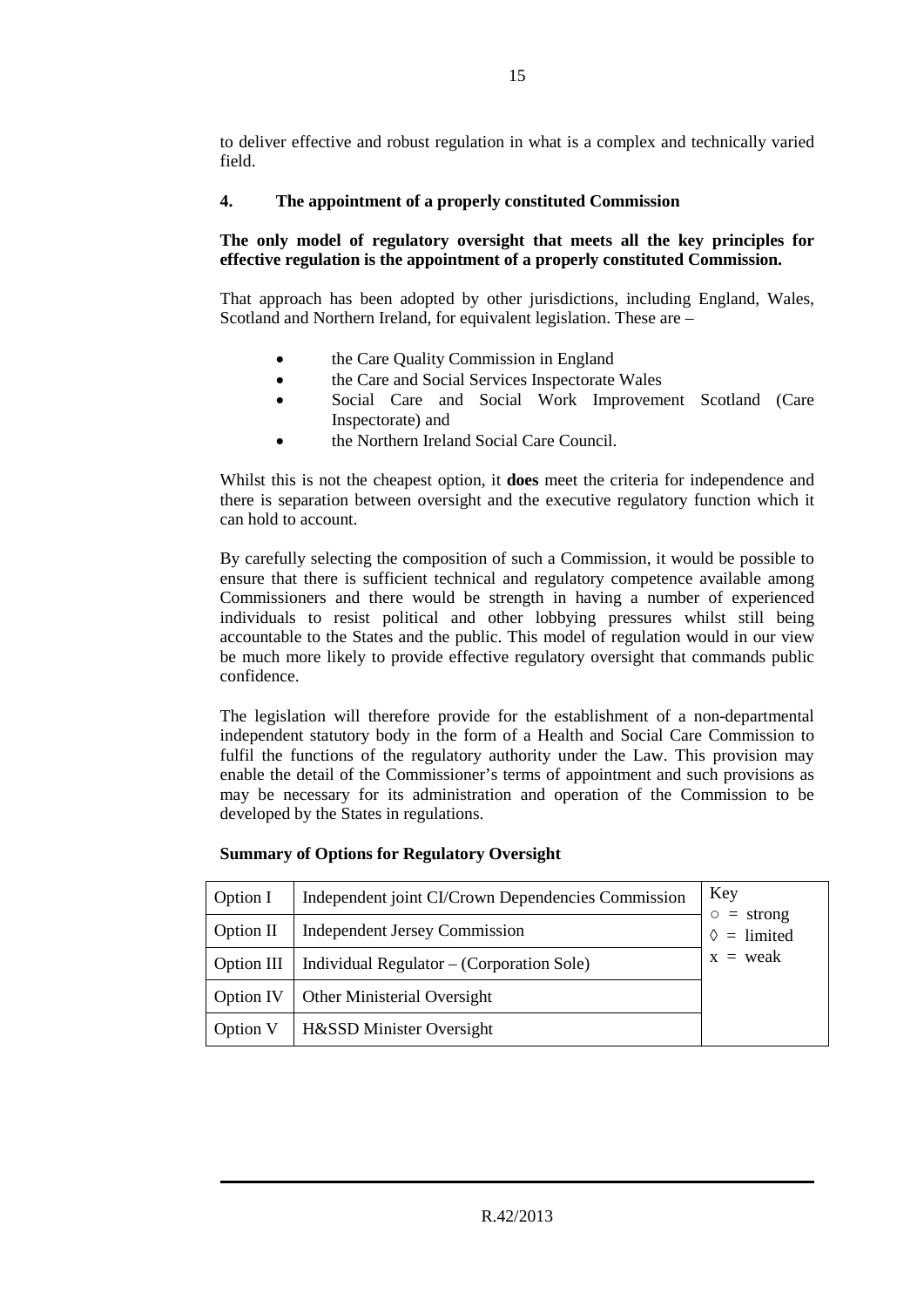| <b>Evaluation Criteria</b><br>(Essential Key Elements for<br>effective regulation) | Option<br>н | Option<br>Ш | Option<br>Ш | Option<br>IV | Option       |
|------------------------------------------------------------------------------------|-------------|-------------|-------------|--------------|--------------|
| Regulatory independence                                                            | $\bigcirc$  | $\circ$     | ♦           | ♦            | $\mathbf{x}$ |
| Technical competence                                                               | $\bigcirc$  | $\Omega$    | ♦           | X            | X            |
| Regulatory competence                                                              | $\circ$     | $\circ$     | $\circ$     | X            | $\mathbf{x}$ |
| Accountability                                                                     | $\bigcirc$  | $\bigcirc$  | $\circ$     | X            | X            |
| Transparency                                                                       | $\bigcirc$  | $\circ$     | $\circ$     | ♦            | ♦            |
| Lack of conflicting interests                                                      | $\bigcap$   | $\bigcirc$  | ♦           | $\mathbf{x}$ | $\mathbf{x}$ |
| Public confidence                                                                  | $\bigcirc$  | $\bigcirc$  | ♦           | X            | X            |
| Cost efficiencies                                                                  | ♦           | X           | ♦           | $\circ$      | $\circ$      |